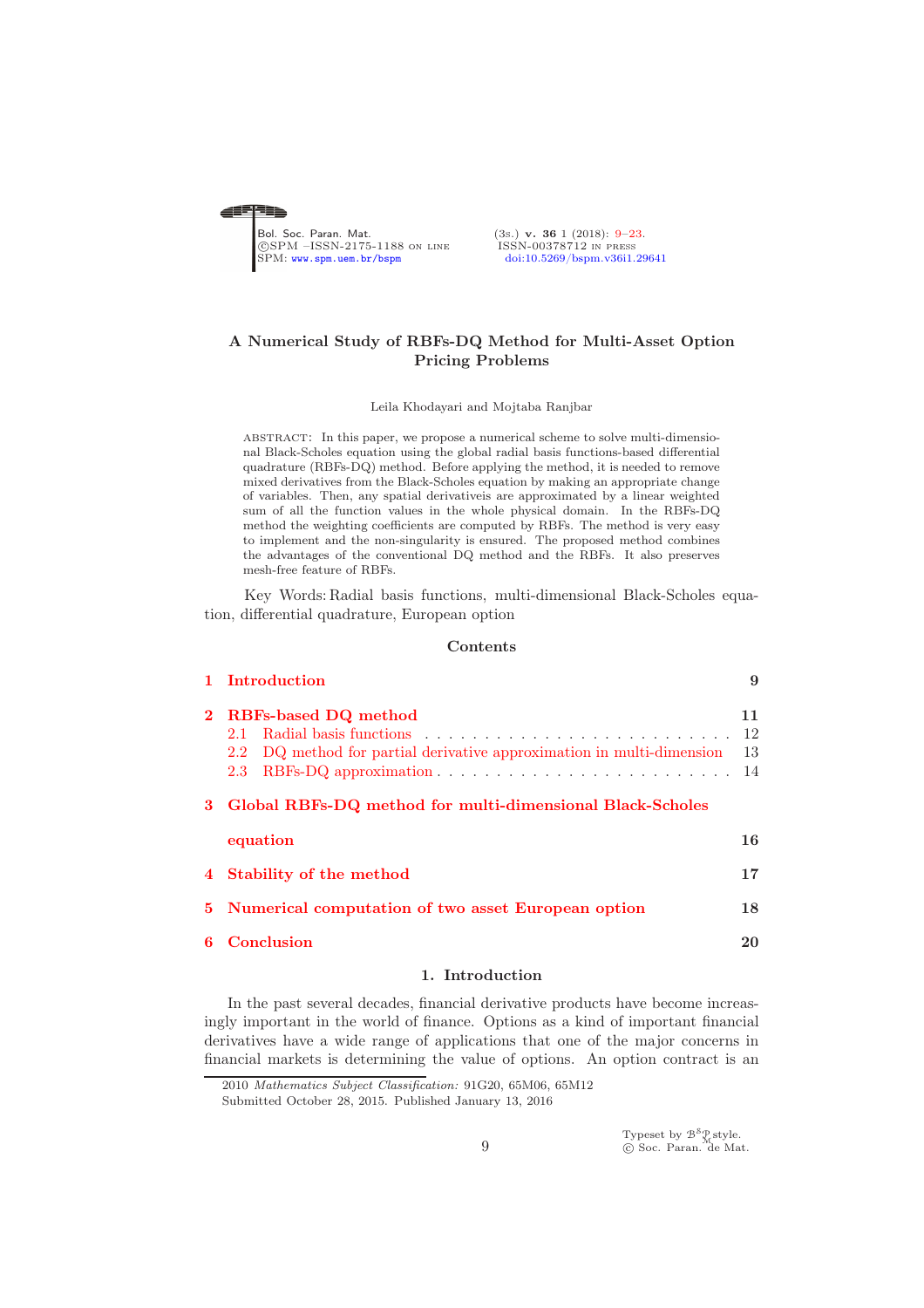agreement between a buying party (the holder) and a selling party (the underwriter). The holder of the option contract has no obligation to use his option contract, whereas the underwriter is obliged to agree with the holder uses the option contract. Since an investor of options can set the strike price of underlying assets in advance, these options are powerful tools for hedging risk in financial market, therefore, the trading volume of options are increasing all over the world. Options occur in many forms. Examples are vanilla options, barrier options, digital options and multi-asset options. In this paper, in order to implement the method, we consider options where the payoff depends on multi underlying assets. Such option pricing can be modelled by higher dimensional generalization of the original Black-Scholes equation in which Black and Scholes proposed an explicit formula for evaluating European call options without dividends [\[1\]](#page-13-1) and extended in [\[2\]](#page-13-2). By assuming that the asset price is risk-neutral, Black and Scholes showed that the European call options value satisfies a log-normal diffusion type partial differential equation (PDE) which is known now as the Black-Scholes equation. If we introduce the notation,  $C(s_1, s_2, \dots, s_d, t)$  to represent the option value at time t which stock prices  $s_1, s_2, \dots, s_d$ , then we get the following linear parabolic PDE

<span id="page-1-0"></span>
$$
\frac{\partial C}{\partial t} + \frac{1}{2} \sum_{i,j=1}^{d} \rho_{ij} \sigma_i \sigma_j s_i s_j \frac{\partial^2 C}{\partial s_i \partial s_j} + \sum_{i=1}^{d} r s_i \frac{\partial C}{\partial s_i} - rC = 0, \tag{1.1}
$$

known as the Black-Scholes equation for multi-asset option problems. Where  $s_i, \sigma_i, \rho_{ij}$ , and r are respectively, *i*-th asset price, volatility of the *i*-th asset price, correlation between the prices of  $i$ -th and  $j$ -th assets, and risk free interest rate. Since then, methods for option pricing have been discovered and improved by many scholars. Details can be found in reference [\[3\]](#page-13-3) which is a good review of various models and applications to the option pricing. According to [\[4\]](#page-13-4), there have been numerous attempts to find the analytic form of solutions of the Black-Scholes equation for various derivative products in financial world. However, it is not easy to get an analytic form of solution for most of financial derivatives because of the complexity of the financial product itself and the system of the financial market. Therefore, in finance, numerical methods such as finite difference method, finite element method and Monte Carlo simulation techniques for pricing derivatives problems, cf. [\[5,](#page-13-5)[6](#page-13-6)[,7](#page-13-7)[,8](#page-13-8)[,9,](#page-13-9)[10](#page-13-10)[,11](#page-13-11)[,12\]](#page-13-12), have been used. As it has been mentioned in [\[13\]](#page-13-13), different numerical methods can be applied to price multi-variate derivatives. Higher dimensional generalizations of lattice binomial methods can be used, cf. [\[14\]](#page-13-14), where European options based on three underlying assets are solved numerically. Stable higher order methods for the Black and Scholes equation have been introduced by [\[15\]](#page-13-15) and [\[16\]](#page-13-16), mesh-free methods based on RBFs may also reduce the computational efforts significantly, see [\[17\]](#page-13-17). In [\[4\]](#page-13-4) Jo and Kim combined the operator splitting method with parallel computation technique to solve the multi-dimensional Black-Scholes equations. Nielsen, Skavhaug and Tveito, [\[13\]](#page-13-13) used Penalty methods for the numerical solution of American multi-asset option problems. Authors [\[18\]](#page-13-18) proposed explicit Runge-Kutta methods for multi-asset American options in 2014.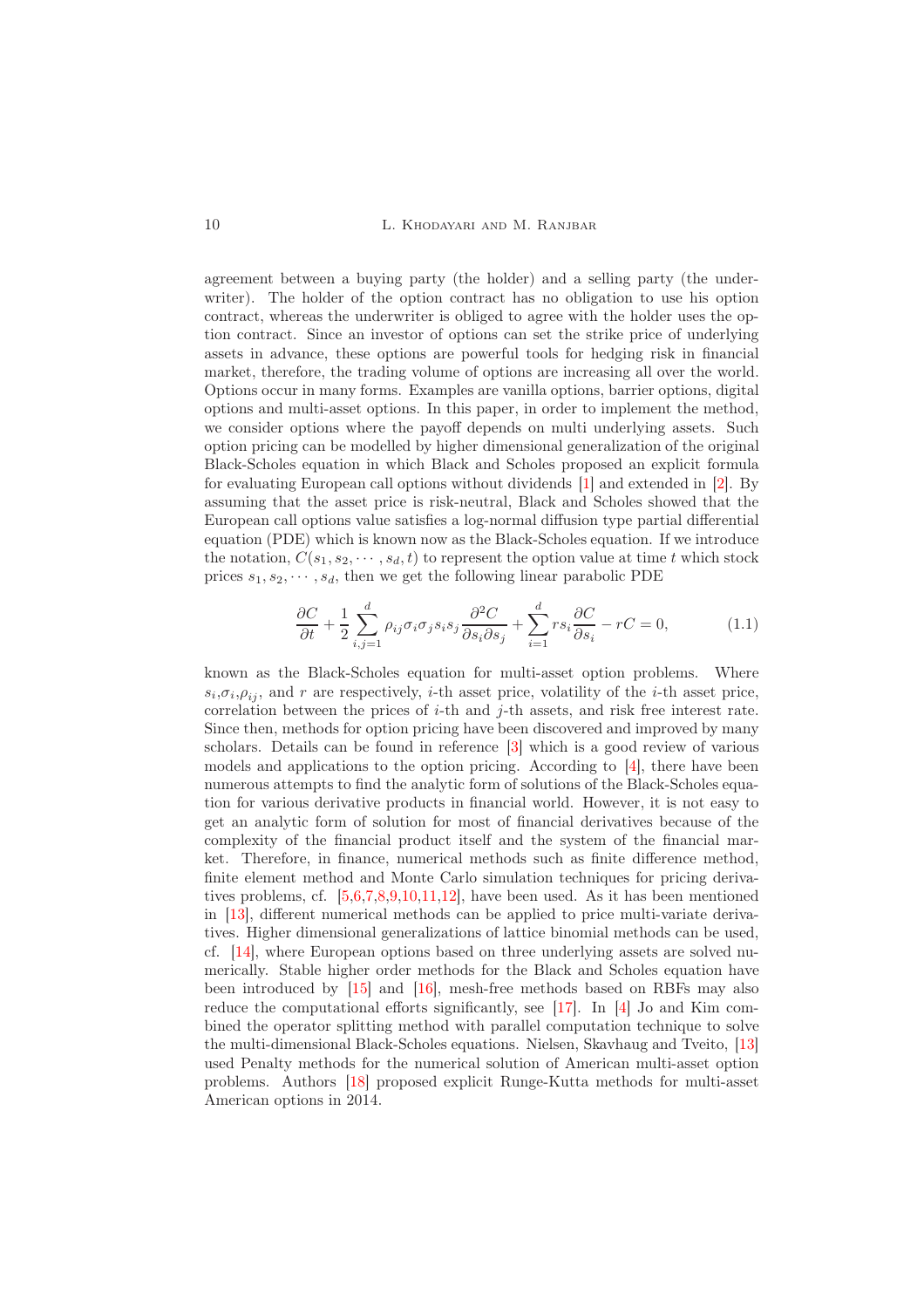In this work, the global RBFs-DQ method is utilized for the numerical solution of multi-asset option pricing problems. As pointed out in [\[19\]](#page-13-19), the classical form of the differential quadrature  $(DQ)$  method was introduced by [\[20,](#page-14-0)[21\]](#page-14-1) for the numerical solution of PDEs. The basic idea of the DQ method is that any derivative at a mesh point can be approximated by a weighted linear sum of all the function values along a mesh line. The key procedure in the DQ method is the determination of weighting coefficients for any order derivative discretization. As shown by [\[22\]](#page-14-2), when the solution of a PDE is approximated by a high order polynomial, the weighting coefficients can be computed by a simple algebraic formulation or by a recurrence relationship. Later, [\[23\]](#page-14-3) also showed that when the solution of the PDE is approximated by a Fourier series expansion, the weighting coefficients of the first- and second-order derivatives can be computed explicitly by algebraic formulations. The details of the polynomial-based and Fourier series expansionbased DQ methods can be found in the book of [\[24\]](#page-14-4). The DQ method has been extensively applied in engineering for the rapid and accurate solution of various linear and non-linear differential equations [\[22](#page-14-2)[,23](#page-14-3)[,24,](#page-14-4)[25,](#page-14-5)[26](#page-14-6)[,27,](#page-14-7)[28,](#page-14-8)[29](#page-14-9)[,30\]](#page-14-10). In general, the polynomial-based and Fourier series expansion-based DQ methods can achieve very accurate results by using a considerable small number of grid points. It is a robust and efficient technique, but the dependency of the method on a mesh leads to complications. To overcome this difficulty, using advantages of the RBF, [\[19\]](#page-13-19) proposed other set of mesh-less methods which is named the RBFs-DQ method, which combines the mesh-free nature of RBFs with the derivative approximation of DQ method. It seems that the multi-dimensional polynomial approximation as the test function may not be a good choice in the DQ approximation. As it has been shown in [\[19\]](#page-13-19), RBFs, which have truly mesh-less property and insensitivity to high dimension, could be a good choice in the DQ approximation. The advantages of RBFs-DQ method as combination of DQ approximation and RBFs provide an efficient discretization method, which is a derivative approximation approach and is mesh-free. In this method, the RBFs are taken as the test functions in the DQ approximation to compute the weighting coefficients. Moreover, the method not only inherits the advantages of the DQ method such as high accuracy and efficient computation, but also owns the merits of RBFs such as mesh-free feature and easy extension to high dimension.

The organization of this paper is as follows. In Section 2 we describe RBFs-DQ method for partial derivatives approximation. In Section 3 we apply the method on multi-dimensional option pricing problems by applying Theorem [3.1.](#page-7-1) Stability of the method to solve multi-asset option pricing problems is studied in Section 4. In the Section 5, the numerical example for two-asset option pricing with this method is given. Finally, Section 6 is dedicated to a brief conclusion. Note that we have computed the numerical results by Matlab programming.

# 2. RBFs-based DQ method

<span id="page-2-0"></span>In this section, we present the global RBFs-DQ method in detail. In the following, we give the details step by step.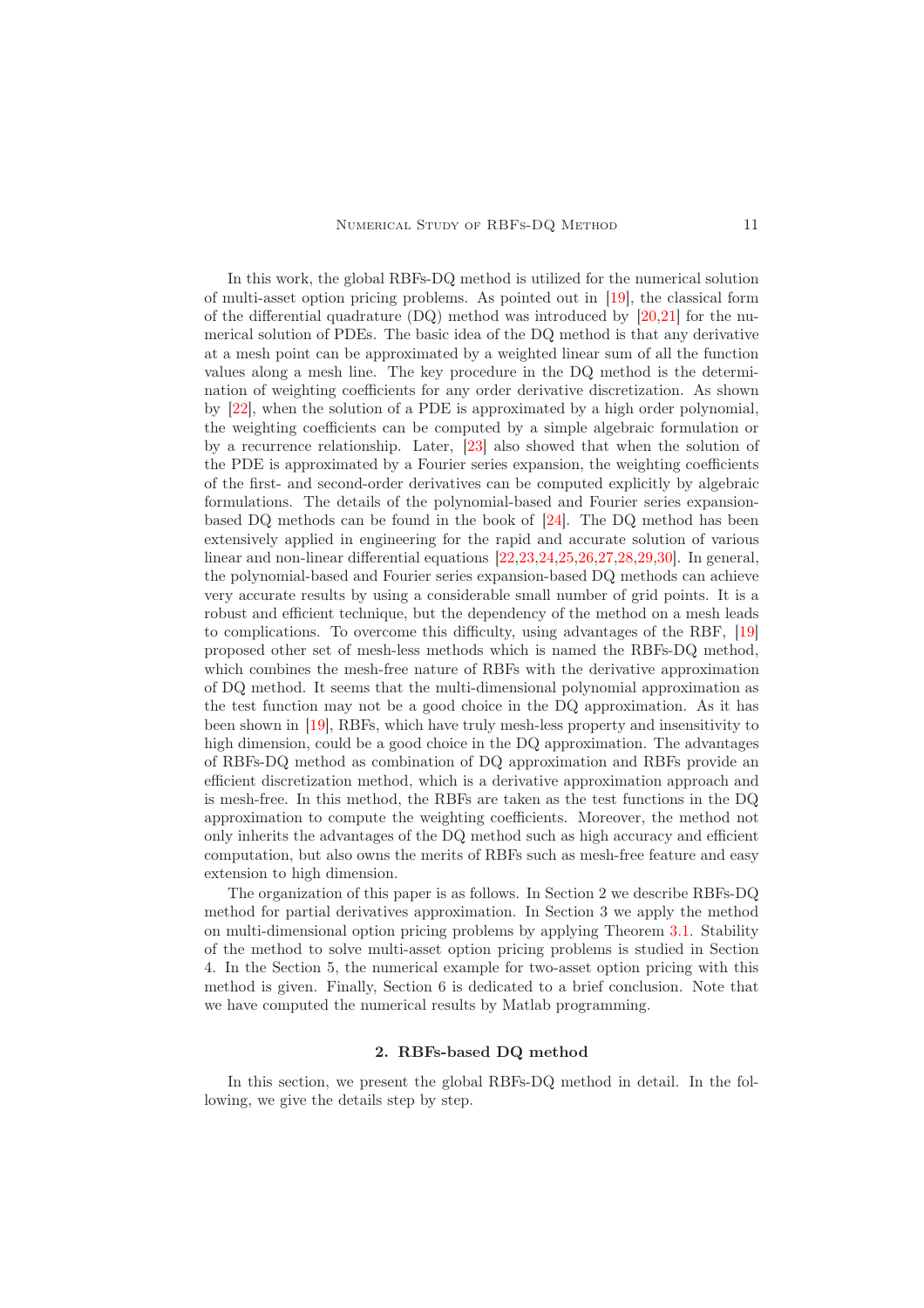## <span id="page-3-0"></span>2.1. Radial basis functions

In the past decades, the interpolation theory of RBF has undergone intensive research, and nowadays RBFs play an increasingly important role in the field of reconstructing functions from multivariate scattered data. In general, the interpolation theory of RBF can be described as follows: If an unknown function  $f(X)$ is only known at a finite set of centers  $X_i, i = 1, ..., N$ , the approximation of a function  $f(X)$  can be written as a linear combination of N, RBFs

<span id="page-3-1"></span>
$$
f(X) \cong \sum_{j=1}^{N} \lambda_j \varphi(X, X_j) + \psi(X), \quad X \in \Omega \subset \mathbb{R}^d,
$$
\n(2.1)

where N is the number of data points,  $X = (x_1, x_2, ..., x_d)$ , d is the dimension of the problem,  $\lambda$ 's are coefficients to be determined and  $\varphi$  is the RBF. Also, Eq.  $(2.1)$  can be written without the additional polynomial  $\psi$ . The success of RBF interpolant is due to its excellent performance. Based on numerical experiments, [\[31\]](#page-14-11) gave a comprehensive review on the interpolation methods for scattered data. From the numerical tests, Franke found that RBFs performed better than other tested methods regarding accuracy, stability, efficiency, memory requirement, and simplicity of implementation. Among the tested RBFs, multi-quadrics (MQs) yields the most accurate results. MQ-RBFs can be written as

$$
\varphi(X, X_j) = \varphi(r_j) = \sqrt{r_j^2 + c_j^2},\tag{2.2}
$$

where  $r_j = |X - X_j|$  is the usual Euclidean distance and  $c_j$  is a shape parameter (for generality, it is written with a variable shape parameter  $c_i$ ) and given by the practitioners. It is noted that the shape parameter plays a very important role in the MQ formulation. Its value determines the fundamental shape of the basis function. These effects were initially observed for scattered data interpolation, but we will see that they also occur in the numerical solution of the PDEs. Thus, the problem of how to select a good value for the parameter  $c$  is a key question. Several methods for selecting  $c$  for the MQ interpolants in the two-dimensional case were suggested in the literature. [\[32\]](#page-14-12) used  $c = 0.815d$  where  $d = 1/N \sum_{i=1}^{N} d_i$  and  $d_i$ is the distance between the *i*-th node and its neighboring node. The parameter d is replaced by  $D/\sqrt{N}$  in [\[31\]](#page-14-11), where D is the diameter of the minimal circle enclosing all supporting points and suggested to use  $1.25D/\sqrt{N}$ . Optimization of shape parameter and its distribution are still active research field. If  $\psi_q^d$  denotes the space of  $d$ -variate polynomials of order not exceeding  $q$ , and letting the polynomials  $P_1, \dots, P_m$  be the basis of  $\psi_q^d$  in  $\mathbb{R}^d$ , then the polynomial  $\psi(X)$  in Eq. [\(2.1\)](#page-3-1), is usually written in the following form

$$
\psi(X) = \sum_{i=1}^{m} \xi_i P_i(X),
$$
\n(2.3)

where  $m = \frac{(q-1+d)!}{(d!(q-1)!)}$ . To determine the coefficients  $(\lambda_1, \lambda_2, \dots, \lambda_N)$  and  $(\xi_1, \xi_2, \dots, \xi_N)$  $\xi_m$ , extra m equations are required in addition to the N equations resulting from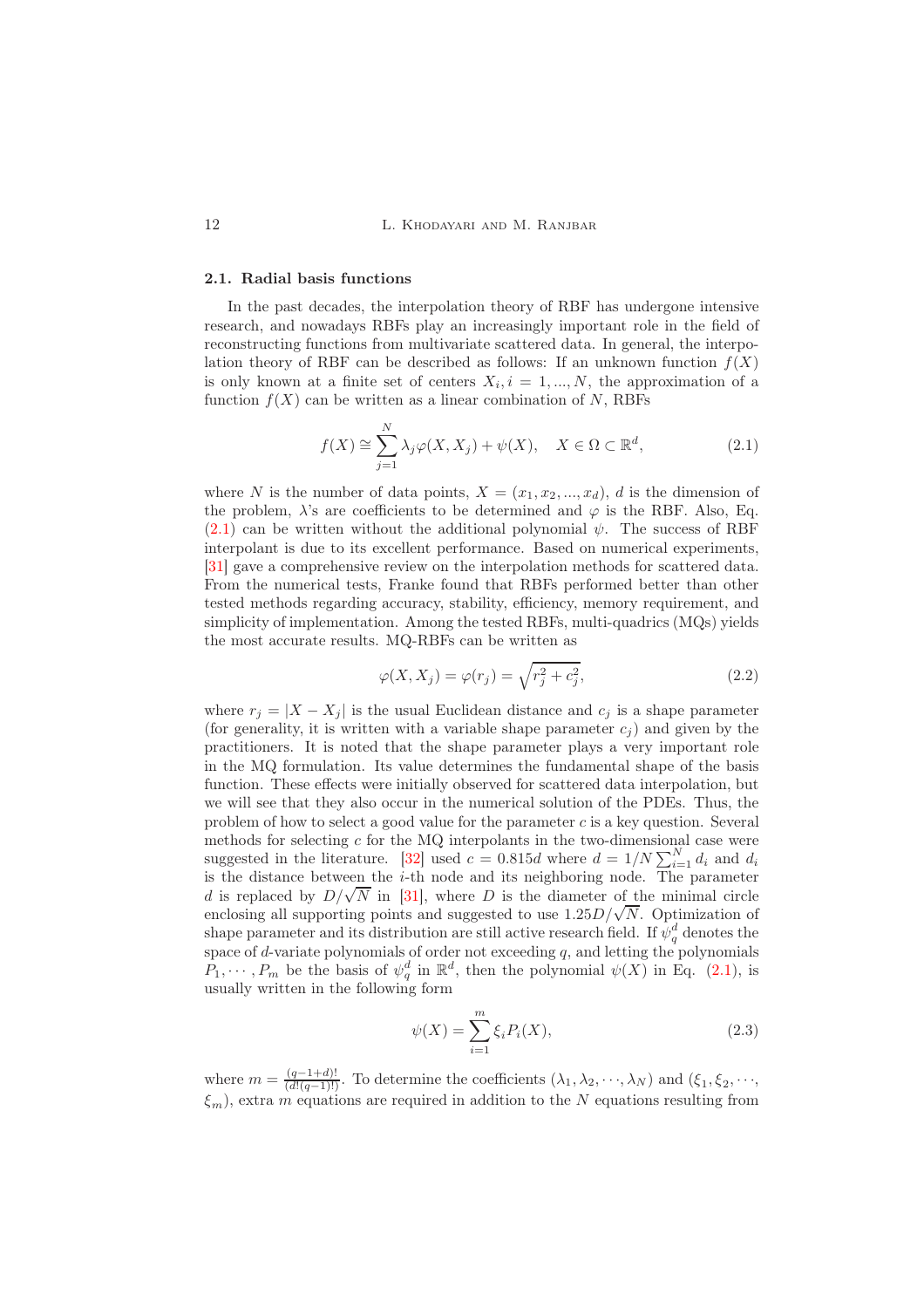the collocating Eq.  $(2.1)$  at the N points. This is ensured by the m conditions for Eq. [\(2.1\)](#page-3-1),

<span id="page-4-2"></span>
$$
\sum_{j=1}^{N} \lambda_j P_i(X_j) = 0, i = 1, \cdots, m.
$$
 (2.4)

## <span id="page-4-0"></span>2.2. DQ method for partial derivative approximation in multi-dimension

In this section,we explain the method to approximate the spatial derivative in two-dimension. However, the method can be generalized for multi-dimensional cases.

We note that the basic idea of the DQ method is that any derivative can be



<span id="page-4-1"></span>Figure 1: A structured mesh for two-dimensional problem

approximated by a linear weighted sum of function values at some mesh points. We can keep this idea but release the choice of function values along a mesh line in the conventional DQ approximation. In other words, for a two-dimensional problem shown if Fig. [1,](#page-4-1) any spatial derivative is approximated by a linear weighted sum of all the function values in the whole two-dimensional domain. In this approximation, a mesh point in the two-dimensional domain is represented by one index, k, while in the conventional DQ approximation, the mesh point is represented by two indexes  $i, j$ . If the mesh is structured, it is easy to establish the relationship between  $i, j$ and k. For the example shown in Fig. [1,](#page-4-1) k can be written as  $k = (i - 1)N_2 +$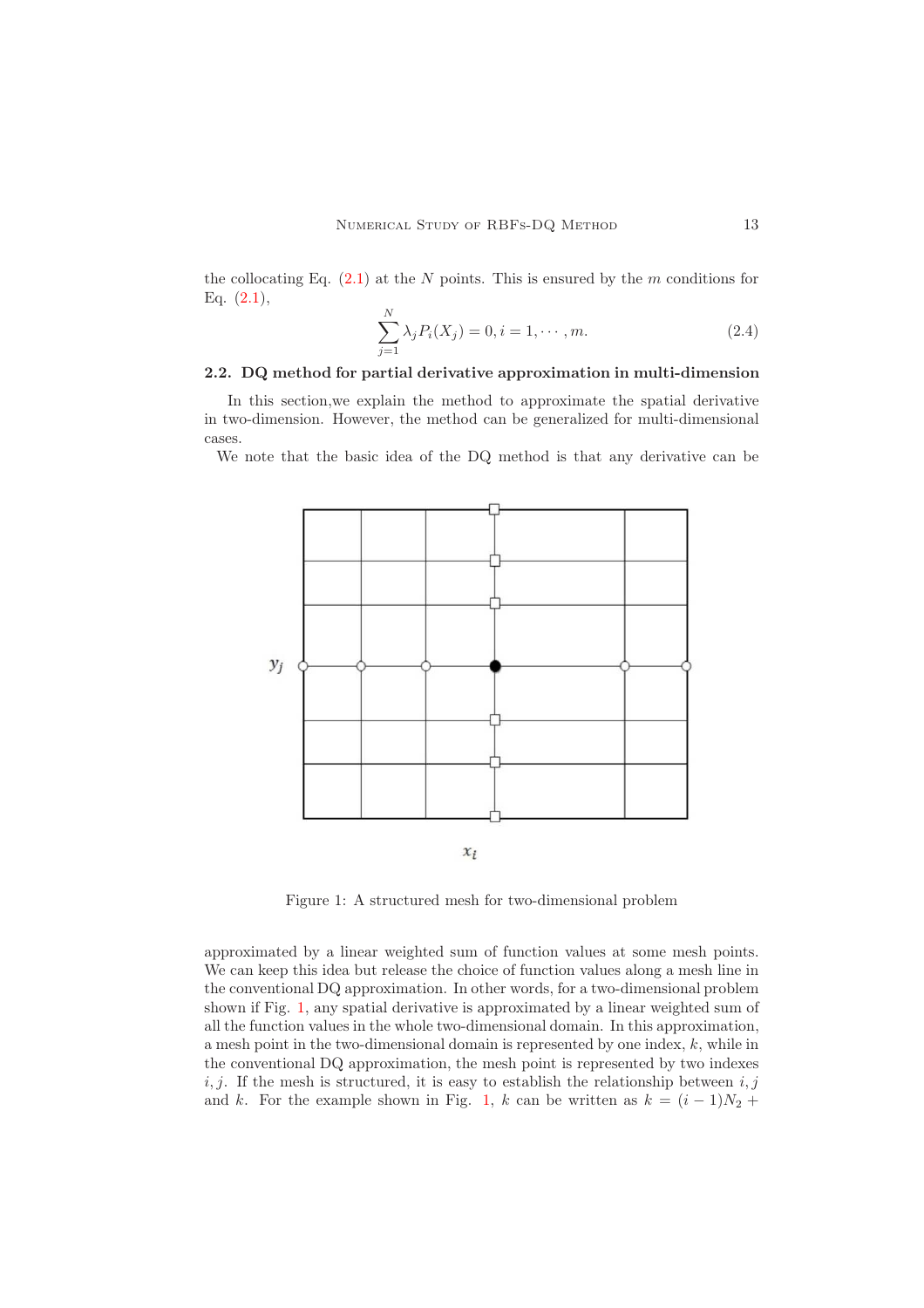$j, i = 1, 2, ..., N_1; j = 1, 2, ..., N_2$ . Clearly, when i is changed from 1 to  $N_1$ , and j is changed from 1 to  $N_2$  and k is changed from 1 to  $N = N_1 \times N_2$ . The DQ approximation for the *n*-th order derivative with respect to  $x, \frac{\partial^n f}{\partial x^n}$ , and the *m*-th order derivative with respect to  $y, \frac{\partial^m f}{\partial y^m}$  at  $(x_k, y_k)$  can be written as

<span id="page-5-1"></span>
$$
\frac{\partial^n f}{\partial x^n}(x_k, y_k) = \sum_{s=1}^N w_{k,s}^{(n)_x} f(x_s, y_s),\tag{2.5}
$$

<span id="page-5-2"></span>
$$
\frac{\partial^m f}{\partial y^m}(x_k, y_k) = \sum_{s=1}^N w_{k,s}^{(m)_y} f(x_s, y_s).
$$
 (2.6)

In [\[19\]](#page-13-19), Shu et al. employed this technique and made a novel and effective algorithm for the use of RBFs to solve the PDEs. Instead of using polynomials for determining coefficients, they applied RBFs as test functions.

In the following subsection, we will show that the weighting coefficients in Eq. [\(2.5\)](#page-5-1) and Eq. [\(2.6\)](#page-5-2) can be determined by the function approximation of RBFs and the analysis of a linear vector space.

## <span id="page-5-0"></span>2.3. RBFs-DQ approximation

In this subsection, we will use the MQ-RBFs as test functions to determine the weighting coefficients in the DQ approximation of derivatives for a two-dimensional problem. However, the method can be easily extended to the multi-dimensional case as it is dimension-independent, and other RBFs can also be used as test functions.

Suppose that the solution of a PDE is continuous, which can be approximated by MQ-RBFs, and only a constant is included in the polynomial term  $\psi(x, y)$ . So, for a two-dimensional case, Eq.  $(2.1)$  can be reduced to

<span id="page-5-4"></span>
$$
f(x,y) = \sum_{j=1}^{N} \lambda_j \varphi(|(x,y) - (x_j, y_j)|) + \mu.
$$
 (2.7)

To make the problem well-posed, one more additional equation is required. From Eq.  $(2.4)$ , we have

<span id="page-5-3"></span>
$$
\sum_{j=1}^{N} \lambda_j = 0 \Longrightarrow \lambda_i = -\sum_{j=1, j \neq i}^{N} \lambda_j.
$$
 (2.8)

Substituting Eq.  $(2.8)$  into Eq.  $(2.7)$  gives

<span id="page-5-5"></span>
$$
f(x,y) = \sum_{j \neq i,j,i=1}^{N} \lambda_j(\varphi(|(x,y) - (x_j, y_j)|) - \varphi(|(x,y) - (x_i, y_i)|)) + \mu.
$$
 (2.9)

The number of unknowns in Eq.  $(2.7)$  is reduced to N. When no confusion rises,  $\mu$  can be replaced by  $\lambda_i$  and Eq. [\(2.9\)](#page-5-5) can be written as

<span id="page-5-6"></span>
$$
f(x,y) = \sum_{j \neq i,j,i=1}^{N} \lambda_j(\varphi(|(x,y) - (x_j, y_j)|) - \varphi(|(x,y) - (x_i, y_i)|)) + \lambda_i \qquad (2.10)
$$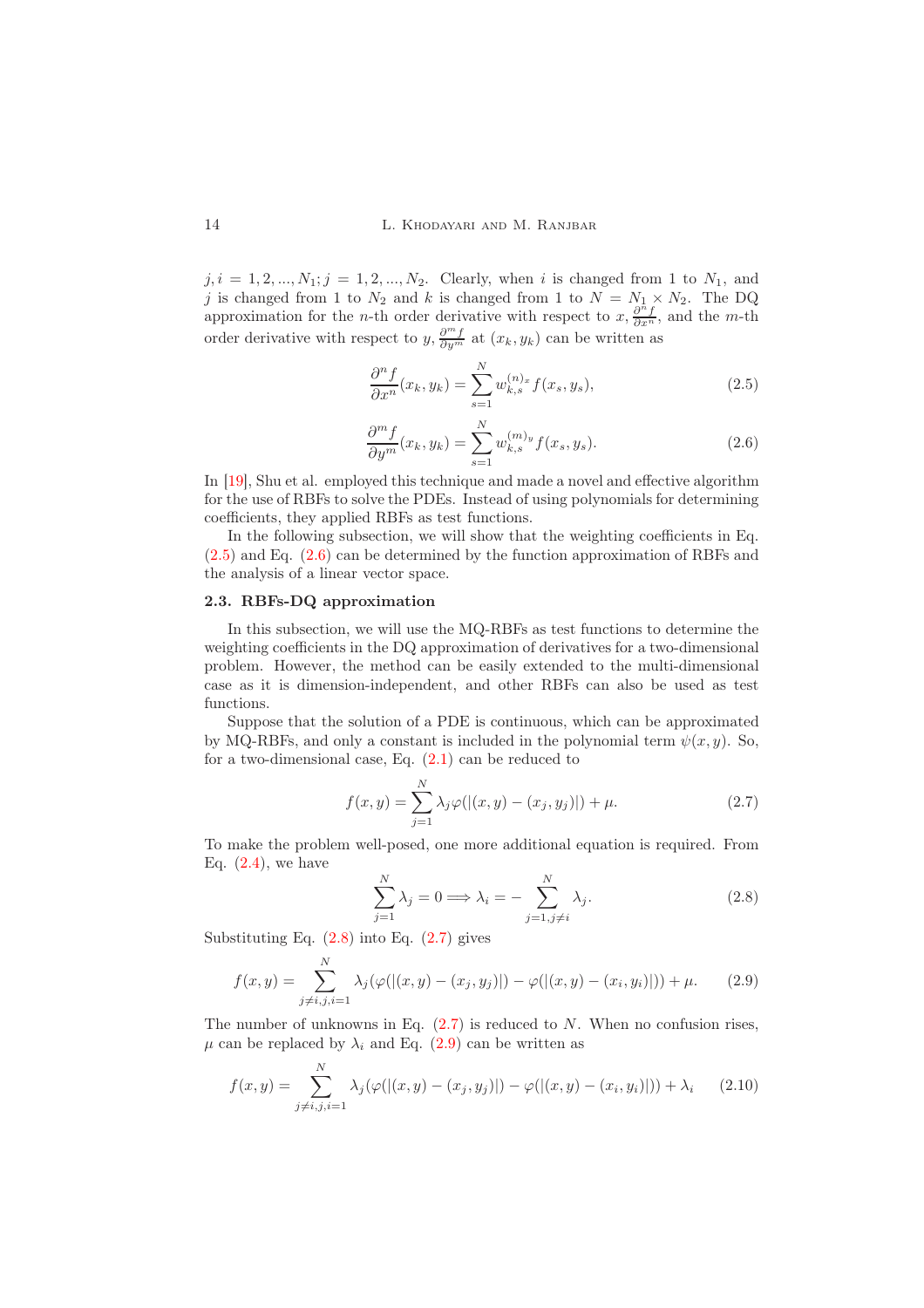By setting  $g_j(x, y) = \varphi(|(x, y) - (x_j, y_j)|) - \varphi(|(x, y) - (x_i, y_i)|), j = 1, \dots, i-1, i+1$  $1, \cdots, N$ , Eq. [\(2.10\)](#page-5-6) can be further written as

<span id="page-6-0"></span>
$$
f(x,y) = \sum_{j \neq i=1}^{N} \lambda_j g_j(x,y) + \lambda_i.
$$
 (2.11)

Eq.  $(2.11)$  constructs an N-dimensional linear vector space  $V^N$ . A set of base functions in  $\mathbf{V}^{N}$  can be taken as  $q_{i} = 1, q_{j} = g_{j}(x, y) = \varphi(|(x, y) - (x_{j}, y_{j})|)$  $\varphi(|(x,y)-(x_i,y_i)|), j=1,\cdots,i-1,i+1,\cdots,N.$  From the concept of linear independence, the bases of a vector space can be considered as linearly independent subset that spans the entire space. From the property of a linear vector space, if all the base functions satisfy Eq.  $(2.5)$  and Eq.  $(2.6)$ , so does any function in the space  $V^N$  represented by Eq.  $(2.11)$ . There is an interesting feature. From Eq.  $(2.11)$ , while all the base functions are given, the function  $f(x, y)$  is still unknown since the coefficients  $\lambda_i$  are unknown. However, when all the base functions satisfy Eq.  $(2.5)$  and Eq.  $(2.6)$ , we can guarantee that  $f(x, y)$  also satisfies Eq.  $(2.5)$  and Eq. [\(2.6\)](#page-5-2). In other words, we can guarantee that the solution of a PDE approximated by the RBF satisfies Eq.  $(2.5)$  and Eq.  $(2.6)$ . Thus, when the weighting coefficients of DQ approximation are determined by all base functions, they can be used to discretize the derivatives of a PDE. That is the essence of the RBFs-DQ method. Using the idea of DQ method, the weighting coefficients of the  $n$ -th order partial derivatives can be determined by substituting all the base functions  $q_1, q_2, \cdots, q_N$ , into Eq. [\(2.5\)](#page-5-1), as

<span id="page-6-1"></span>
$$
\frac{\partial^n q_i(x_i, y_i)}{\partial x^n} = \sum_{k=1}^N w_{i,k}^{(n)_x} = 0,
$$
\n(2.12)

<span id="page-6-2"></span>
$$
\frac{\partial^n q_j(x_i, y_i)}{\partial x^n} = \sum_{k=1}^N w_{i,k}^{(n)_x} q_j(x_k, y_k), \ j = 1, 2, \cdots, N, j \neq i. \tag{2.13}
$$

For the given i equation system  $(2.12)$  and  $(2.13)$  has N unknowns with N equations. The matrix form for the weighting coefficients can be written as

$$
\mathbf{q}_i^{(n)_x} = [\mathbf{Q}]\mathbf{W}_i^{(n)_x},\tag{2.14}
$$

where

$$
\mathbf{q}_{i}^{(n)_{x}} = [0, \frac{\partial^{n}q_{1}(x_{i}, y_{i})}{\partial x^{n}}, \cdots, \frac{\partial^{n}q_{i-1}(x_{i}, y_{i})}{\partial x^{n}}, \frac{\partial^{n}q_{i+1}(x_{i}, y_{i})}{\partial x^{n}}, \cdots, \frac{\partial^{n}q_{N}(x_{i}, y_{i})}{\partial x^{n}}]^{T},
$$

$$
[Q] = \begin{bmatrix} 1 & \cdots & 1 \\ q_{1}(x_{1}, y_{1}) & \cdots & q_{1}(x_{N}, y_{N}) \\ \vdots & \ddots & \vdots \\ q_{i-1}(x_{1}, y_{1}) & \cdots & q_{i-1}(x_{N}, y_{N}) \\ q_{i+1}(x_{1}, y_{1}) & \cdots & q_{i+1}(x_{N}, y_{N}) \\ \vdots & \ddots & \vdots \\ q_{N}(x_{1}, y_{1}) & \cdots & q_{N}(x_{N}, y_{N}) \end{bmatrix},
$$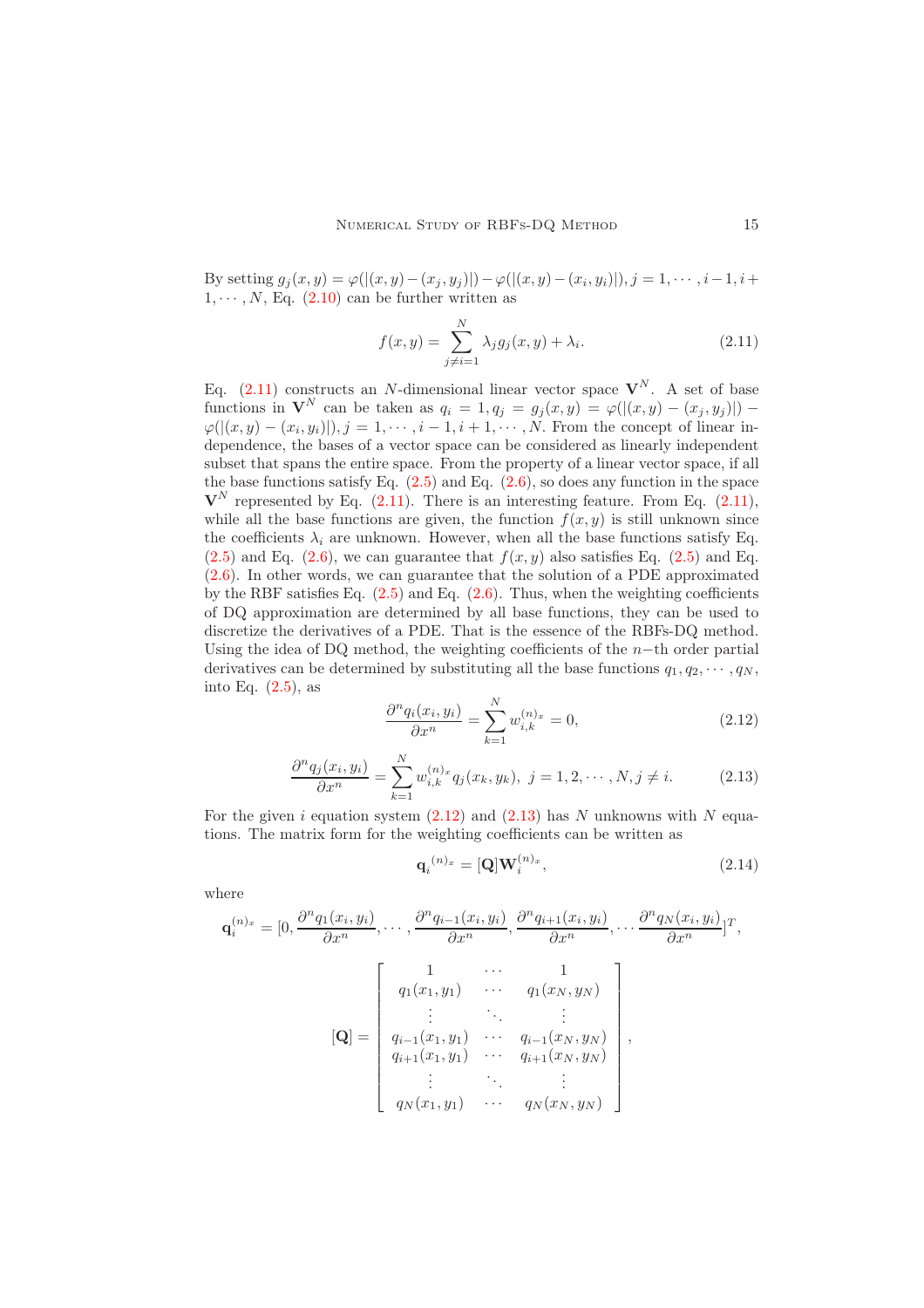and

$$
\mathbf{W}_i^{(n)_x} = [w_{i,1}^{(n)_x}, w_{i,2}^{(n)_x}, ..., w_{i,N}^{(n)_x}]^T.
$$

Therefore, the coefficient vector  $\mathbf{W}_i^{(n)_x}$  can be obtained by

$$
\mathbf{W}_i^{(n)_x} = [\mathbf{Q}]^{-1} \mathbf{q}_i^{(n)_x}.
$$
\n(2.15)

Then, the coefficient vector  $\mathbf{W}_i^{(n)x}$  can be used to approximate the *n*-th-order derivative in the  $x$  direction for any unknown smooth function at node  $i$ . Clearly, there exists a unique solution only if the collocation matrix [Q] is non-singular. The non-singularity of the collocation matrix [Q] depends on the properties of used RBFs. [\[33\]](#page-14-13) proved that matrix [Q] is conditionally positive definite for MQ-RBFs. This fact can not guarantee the non-singularity of matrix [Q]. [\[34\]](#page-14-14) showed that cases of singularity are quite rare, and not serious objection to a valuable numerical technique. In a similar manner, all the base functions are substituted into Eq.  $(2.6)$  to approximate the *m*-th-order derivative in the y direction for any unknown smooth function at node *i*. For MQ-RBFs,  $q_i(x, y)$  can be written as

<span id="page-7-2"></span>
$$
q_j(x,y) = \sqrt{(x-x_j)^2 + (y-y_j)^2 + c_j^2} - \sqrt{(x-x_i)^2 + (y-y_i)^2 + c_i^2},
$$
 (2.16)

where second- and higher-order derivatives of  $q_i(x, y)$  can also be obtained by differentiating Eq. [\(2.16\)](#page-7-2). One of the most attractive properties in the above method is that the weighting coefficients are only related to the test functions and the position of the collocation points.

## <span id="page-7-0"></span>3. Global RBFs-DQ method for multi-dimensional Black-Scholes equation

In this section, first we will introduce the variable transformations  $s_i = e^{x_i}$  and  $C(s_1, ..., s_d, t) = V(x_1, ..., x_d, t)$ . By this change of variable Eq. [\(1.1\)](#page-1-0) becomes the parabolic PDE with constant coefficients as

<span id="page-7-3"></span>
$$
\frac{\partial V}{\partial t} + \frac{1}{2} \sum_{i,j=1}^{d} \rho_{ij} \sigma_i \sigma_j \frac{\partial^2 V}{\partial x_i \partial x_j} + \sum_{i=1}^{d} (r - \frac{1}{2} \sigma_i^2) \frac{\partial V}{\partial x_i} - rV = 0, \tag{3.1}
$$

as Eq. [\(3.1\)](#page-7-3) satisfies the conditions of the following theorem, we can remove the crossing terms

$$
\rho_{ij}\sigma_i\sigma_j\frac{\partial^2 V}{\partial x_i \partial x_j}, i \neq j,
$$

then we can apply the RBFs-DQ method to option pricing.

<span id="page-7-1"></span>Theorem 3.1. Consider the second-order equation

$$
\sum_{i,j=1}^{n} a_{ij} u_{x_i x_j} + \sum_{i=1}^{n} a_i u_{x_i} + a_0 u = 0,
$$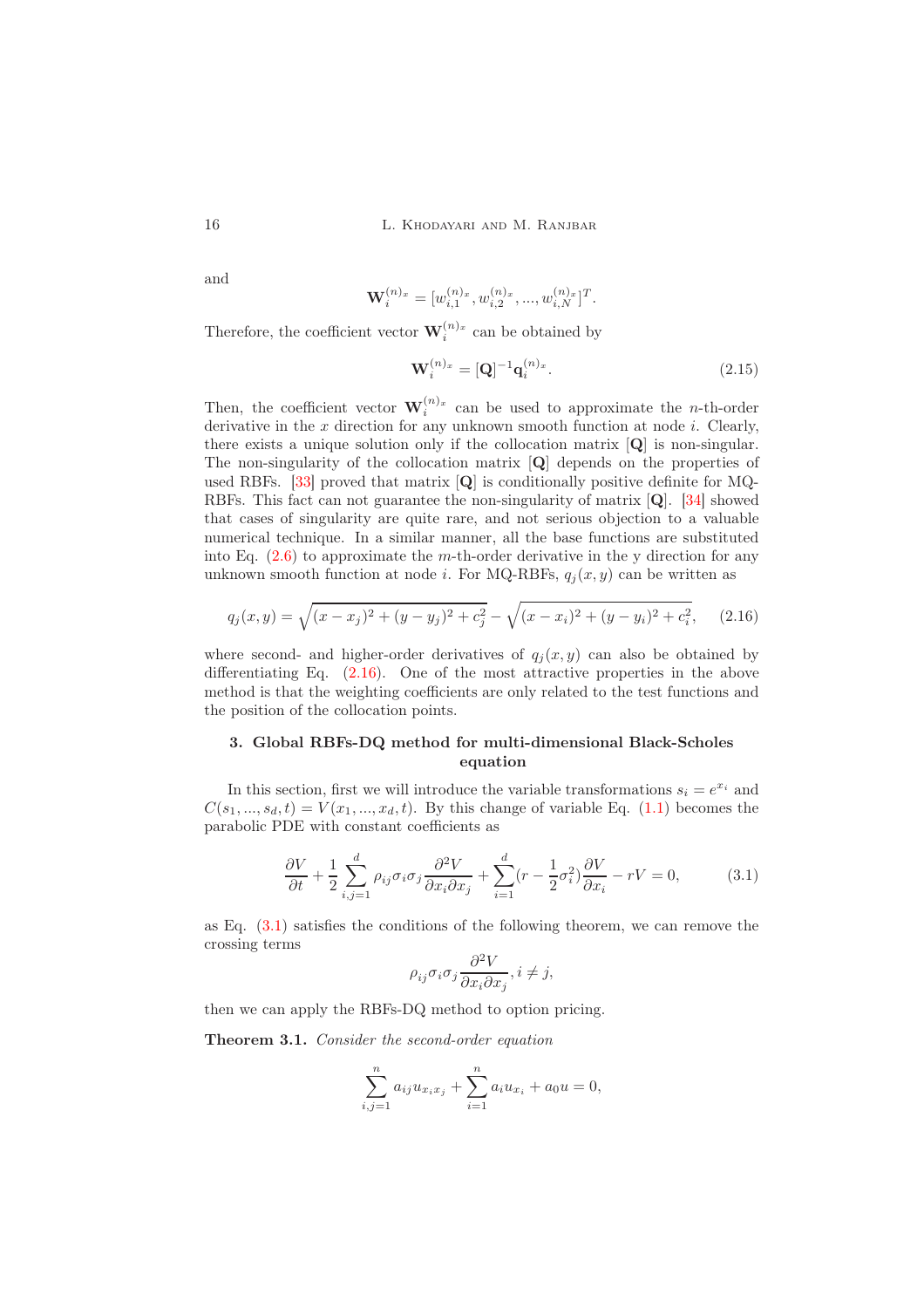assuming that the mixed partial derivatives are equal, we may as well assume that  $a_{ij} = a_{ji}$ , by making an appropriate change of variables, we can write the top-order term  $\sum_{i,j=1}^n a_{ij}u_{x_ix_j}$  as  $\sum_{k=1}^n d_ku_{x_kx_k}$ , where the coefficients  $d_k$  are the eigenvalues of the  $n \times n$  matrix  $A = (a_{ij}).$ 

Therefore, the multi-dimensional Black-Scholes equation transformes into

<span id="page-8-1"></span>
$$
-\frac{\partial U}{\partial t} = \sum_{i=1}^{d} \{a_i \frac{\partial U}{\partial \xi_i} + b_i \frac{\partial^2 U}{\partial \xi_i^2}\} - rU \equiv \mathcal{D}U,\tag{3.2}
$$

The domain is discretized by taking  $N$  knots according to the method used in previous section and we would like to discrete the Eq. [\(3.2\)](#page-8-1) with respect to time. We introduce a weight  $\theta$  and apply the  $\theta$  implicit scheme to the problem as

<span id="page-8-2"></span>
$$
-\frac{\partial U}{\partial t}\big|_{(t_n,\chi_k)} \cong \frac{\tilde{U}_k^n - \tilde{U}_k^{n-1}}{\Delta t} = (1-\theta)\mathcal{D}\tilde{U}\big|_{(t_n,\chi_k)} + \theta \mathcal{D}\tilde{U}\big|_{(t_{n-1},\chi_k)}\tag{3.3}
$$

Denote  $\tilde{U}|_{(t_n,\chi_k)} = \tilde{U}_k^n$ , where represents the approximation of the function value U at knot  $k, \chi_k = (\xi_1^k, ..., \xi_d^k)$ , and the time  $t_n$ . By applying the RBFs-DQ method, Eq.  $(3.2)$  can be rewritten in a discrete form as follows:

$$
(1 + r(1 - \theta)\triangle t)\tilde{U}_{k}^{n} + (1 - \theta)\triangle t\{-\sum_{i=1}^{d} \{a_{i} \sum_{j=1}^{N} w_{kj}^{(1)\xi_{i}} \tilde{U}_{j}^{n} + b_{i} \sum_{j=1}^{N} w_{kj}^{(2)\xi_{i}} \tilde{U}_{j}^{n}\}\} =
$$

$$
(1 - r\theta\triangle t)\tilde{U}_{k}^{n-1} - \theta\triangle t\{-\sum_{i=1}^{d} \{a_{i} \sum_{j=1}^{N} w_{kj}^{(1)\xi_{i}} \tilde{U}_{j}^{n-1} + b_{i} \sum_{j=1}^{N} w_{kj}^{(2)\xi_{i}} \tilde{U}_{j}^{n-1}\}\},
$$

<span id="page-8-0"></span>where  $k = 1, 2, ..., N$  and  $w_{kj}^{(1)\xi_i}$  and  $w_{kj}^{(1)\xi_i}$  represents the computed weighting coefficients in the DQ approximation.

## 4. Stability of the method

In this section, we study the stability of the implicit finite difference method described above. Let us assume that  $U$  be exact and  $\tilde{U}$  is the numerical solution of equation [\(3.3\)](#page-8-2). Note that the discrete equations in the last section can be rewritten as the following form

<span id="page-8-3"></span>
$$
[\mathbf{I} + (1 - \theta)\Delta t \mathbf{D}]\tilde{\mathbf{U}}_n = [\mathbf{I} - \theta \Delta t \mathbf{D}]\tilde{\mathbf{U}}_{n-1}.
$$
\n(4.1)

So we can write Eq.  $(4.1)$  as

$$
\tilde{\mathbf{U}}_n = [\mathbf{I} + (1 - \theta)\Delta t \mathbf{D}]^{-1} [\mathbf{I} - \theta \Delta t \mathbf{D}] \tilde{\mathbf{U}}_{n-1} = \mathbf{E} \tilde{\mathbf{U}}_{n-1},
$$
\n(4.2)

where

$$
\mathbf{D} = r - \sum_{i=1}^{d} \{ a_i \{ [\mathbf{Q}]^{-1} [\mathbf{Q}]_{\xi_i^{(1)}} \}^T + b_i \{ [\mathbf{Q}]^{-1} [\mathbf{Q}]_{\xi_i^{(2)}} \}^T \}
$$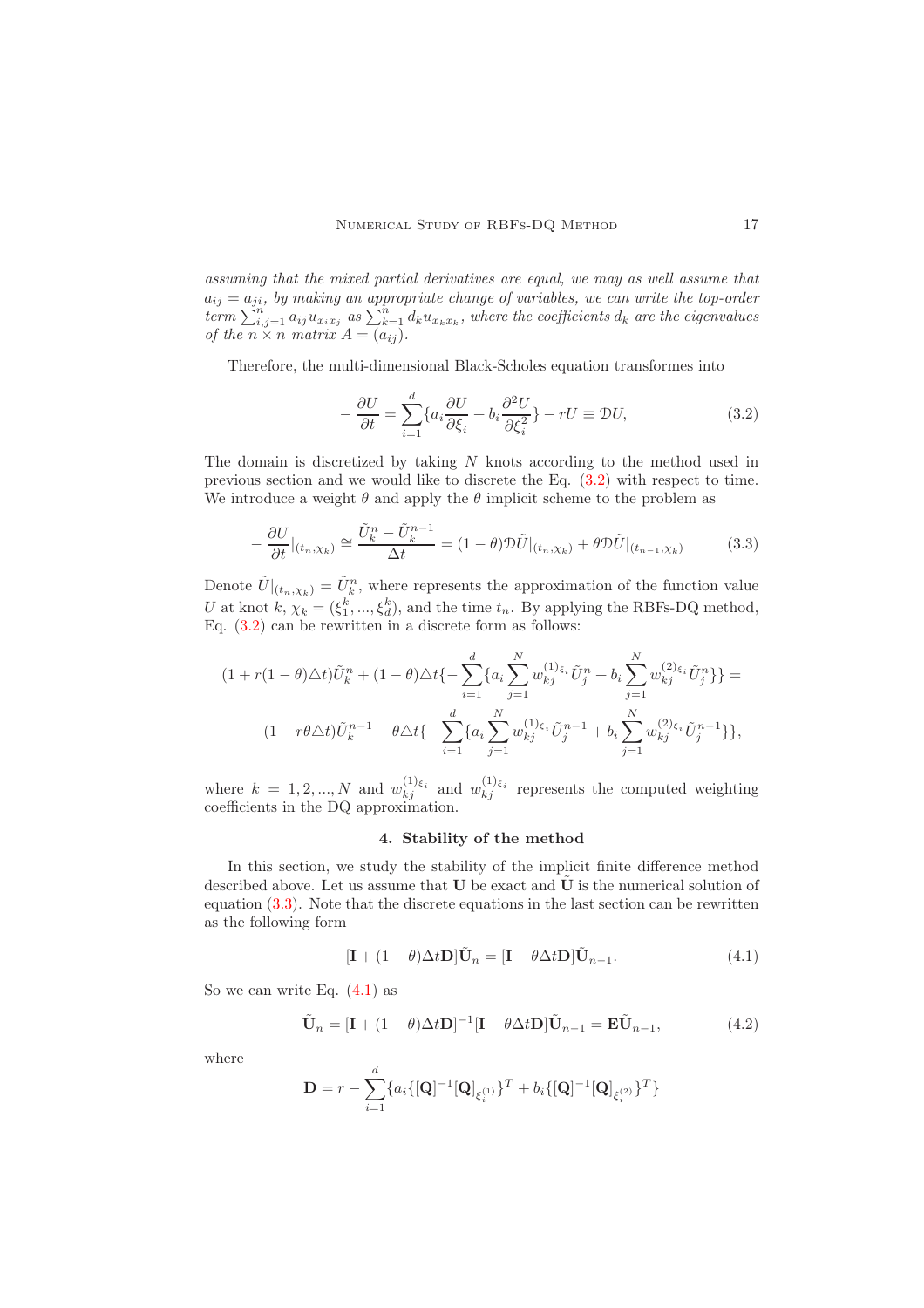is an  $N \times N$  matrix determined by descretized form of Eq. [\(3.2\)](#page-8-1) and

$$
[\mathbf{Q}]_{\xi_i^{(j)}} = [\mathbf{q}_1^{(j)_{\xi_i}}, \mathbf{q}_2^{(j)_{\xi_i}}, \cdots, \mathbf{q}_N^{(j)_{\xi_i}}], j = 1, 2.
$$

The scheme for initial value problem is stable if and only if there exists a positive constant C independent of the mesh spacing and initial data such that

$$
\|\tilde{\mathbf{U}}_n\| \le C \|\tilde{\mathbf{U}}_0\|, n \to \infty, \Delta t, \Delta \chi \to 0,
$$

If  $E$  depends on n we get a product of the operators at each time level. Taking a norm

$$
\|\tilde{\mathbf{U}}_n\| = \|\mathbf{E}^n \tilde{\mathbf{U}}_0\| \le \|\mathbf{E}^n\| \|\tilde{\mathbf{U}}_0\|, n \to \infty, \Delta t, \Delta \chi \to 0,
$$

Therefore, the numerical scheme is stable if and only if there exists a positive constant C such that

$$
\|\mathbf{E}^n\| \leq C, n \to \infty, \Delta t, \Delta \chi \to 0,
$$

Since  $\rho(E)$  as the spectral radius of E provides a lower bound to any matrix norm, for the scheme to remain stable, we should have  $\rho(\mathbf{E}) \leq 1$  or equivalently we can say that

<span id="page-9-1"></span>
$$
\left|\frac{1-\theta\Delta t\eta_{\mathbf{D}}}{1+(1-\theta)\Delta t\eta_{\mathbf{D}}}\right| \le 1,\tag{4.3}
$$

which holds for  $\eta_{\mathbf{D}}$  are located in the right half plane, where  $\eta_{\mathbf{D}}$  are eigenvalues of the matrix  $D$ . Inequality  $(4.3)$  also shows that stability of the scheme, in the case of RBFs with shape parameter like MQ, depends upon shape parameter.

### 5. Numerical computation of two asset European option

<span id="page-9-0"></span>For two-dimensional option pricing under Geometric Brownian motion framework, consider the PDE  $(1.1)$  with  $d = 2$  and the final time condition for European call is

$$
C(s_1, s_2, T) = max(max(s_1, s_2) - E, 0),
$$
\n(5.1)

where  $E, T$  are exercise price and maturity time. The following boundary conditions are imposed

$$
C(s_1^{max}, s_2, T) = s_1^{max} - E e^{-r(T-t)},
$$
\n(5.2)

$$
C(s_1, s_2^{max}, T) = s_2^{max} - E e^{-r(T-t)},
$$
\n(5.3)

where  $s_1^{max}$ ,  $s_2^{max}$  are respectively maximum of  $s_1$ , maximum of  $s_2$ .

In this case, the variables transformation are  $s_1 = e^x$ ,  $s_2 = e^y$  and  $C(s_1, s_2, t) =$  $V(x, y, t)$ . Under this change of variables the two-dimensional Eq. [\(1.1\)](#page-1-0) in which d=2 becomes

<span id="page-9-2"></span>
$$
\frac{\partial V}{\partial t} + \rho \sigma_1 \sigma_2 \frac{\partial^2 V}{\partial x \partial y} + \frac{1}{2} \sigma_1^2 \frac{\partial^2 V}{\partial x^2} + \frac{1}{2} \sigma_2^2 \frac{\partial^2 V}{\partial y^2} + (r - \frac{1}{2} \sigma_1^2) \frac{\partial V}{\partial x} + (r - \frac{1}{2} \sigma_2^2) \frac{\partial V}{\partial y} - rV = 0.
$$
\n(5.4)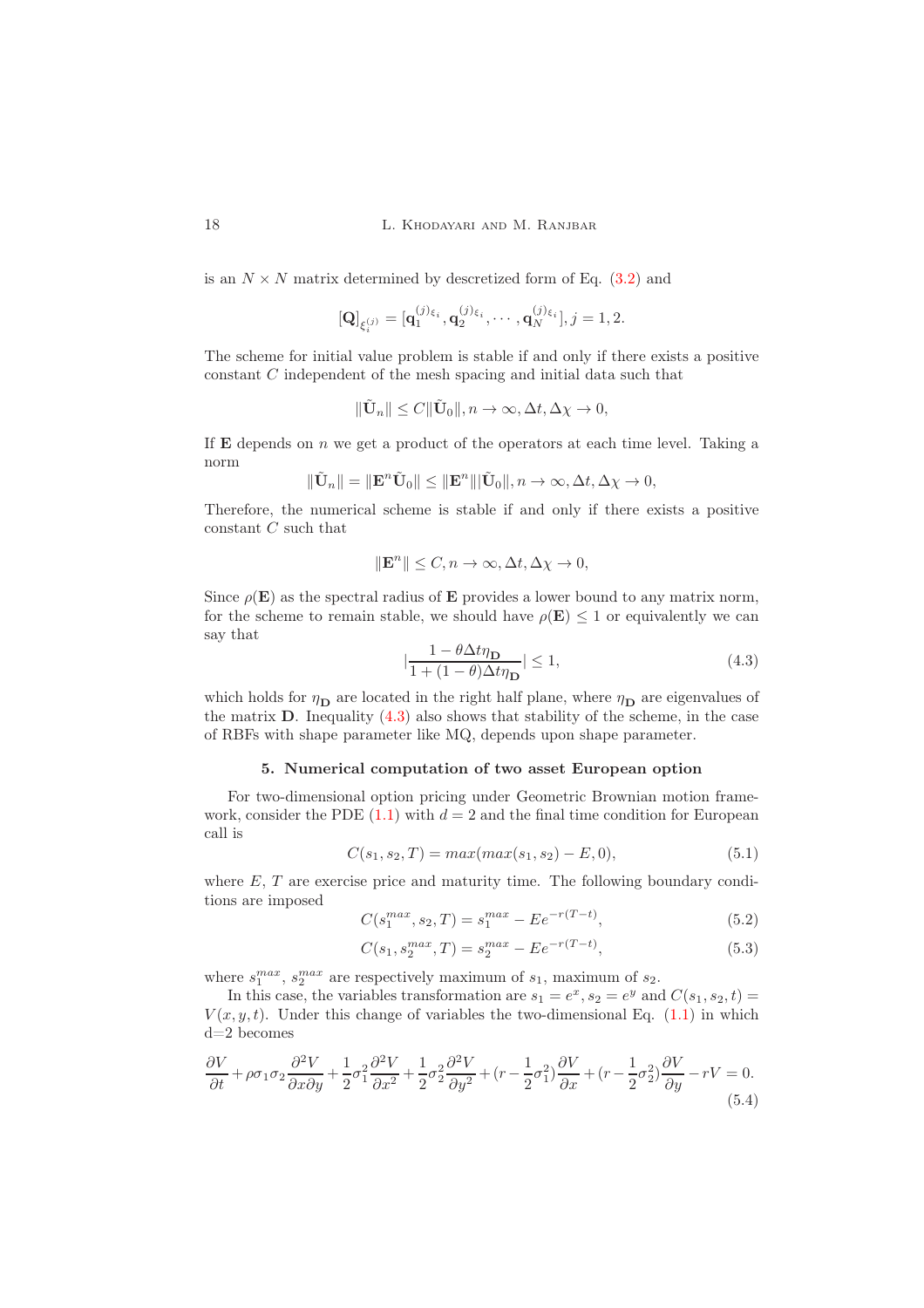Now we can remove the crossing term  $\rho\sigma_1\sigma_2\frac{\partial^2 V}{\partial x \partial y}$ . In this way, we apply characteristic line to remove mixed derivatives in Eq. [\(5.4\)](#page-9-2) by considering its characteristic equation for the above PDE [\[35\]](#page-14-15) as

$$
\frac{dy}{dx} = \frac{\rho \sigma_1 \sigma_2 + \sqrt{\sigma_1^2 \sigma_2^2 (\rho^2 - 1)}}{\sigma_1^2} = \frac{\sigma_2}{\sigma_1} (\rho + \sqrt{1 - \rho^2} i),
$$

where  $i = \sqrt{-1}$ . Thus we observe the following relation between spatial variables  $x$  and  $y$ ,

$$
\sigma_1 y - \sigma_2 \rho x - i \sigma_2 \sqrt{1 - \rho^2} x = c'.
$$

Let 
$$
\xi = \sigma_1 y - (\sigma_2 \rho)x
$$
,  $\eta = -\sigma_2 \sqrt{1 - \rho^2}x$ , and  $V(x, y, t) = U(\xi, \eta, t)$  then  
\n
$$
\begin{cases}\n\frac{\partial V}{\partial x} = \frac{\partial U}{\partial \xi} \frac{\partial \xi}{\partial x} + \frac{\partial U}{\partial \eta} \frac{\partial \eta}{\partial x} = -\sigma_2 \rho \frac{\partial U}{\partial \xi} - \sigma_2 \sqrt{1 - \rho^2} \frac{\partial U}{\partial \eta} \\
\frac{\partial V}{\partial y} = \frac{\partial U}{\partial \xi} \frac{\partial \xi}{\partial y} + \frac{\partial U}{\partial \eta} \frac{\partial \eta}{\partial y} = \sigma_1 \frac{\partial U}{\partial \xi}.\n\end{cases}
$$

Further, we have

$$
\begin{cases}\n\frac{\partial^2 V}{\partial x^2} = \sigma_2^2 \rho^2 \frac{\partial^2 U}{\partial \xi^2} + 2\sigma_2^2 \rho \sqrt{1 - \rho^2} \frac{\partial^2 U}{\partial \xi \partial \eta} + \sigma_2^2 (1 - \rho^2) \frac{\partial^2 U}{\partial \eta^2} \\
\frac{\partial^2 V}{\partial x \partial y} = -\sigma_1 \sigma_2 \rho \frac{\partial^2 U}{\partial \xi^2} - \sigma_1 \sigma_2 \sqrt{1 - \rho^2} \frac{\partial^2 U}{\partial \xi \partial \eta} \\
\frac{\partial^2 V}{\partial y^2} = \sigma_1^2 \frac{\partial^2 U}{\partial \xi^2}.\n\end{cases}
$$

Hence,

$$
\frac{1}{2}\sigma_1^2 \frac{\partial^2 V}{\partial x^2} + \rho \sigma_1 \sigma_2 \frac{\partial^2 V}{\partial x \partial y} + \frac{1}{2} \sigma_2^2 \frac{\partial^2 V}{\partial y^2} = \frac{1}{2} \sigma_1^2 \sigma_2^2 (1 - \rho^2) (\frac{\partial^2 U}{\partial \xi^2} + \frac{\partial^2 U}{\partial \eta^2}),
$$

and

$$
\begin{array}{rcl} (r-\frac{1}{2}\sigma_1^2)\frac{\partial V}{\partial x} + (r-\frac{1}{2}\sigma_2^2)\frac{\partial V}{\partial y} & = & -(r\sigma_2\rho-\frac{1}{2}\sigma_1^2\sigma_2\rho-r\sigma_1+\frac{1}{2}\sigma_2^2\sigma_1)\frac{\partial U}{\partial \xi} \\ & & -(r\sigma_2\sqrt{1-\rho^2}-\frac{1}{2}\sigma_1^2\sigma_2\sqrt{1-\rho^2})\frac{\partial U}{\partial \eta}. \end{array}
$$

Thus, the Black-Scholes equation in [\(5.4\)](#page-9-2) ransformed into

<span id="page-10-0"></span>
$$
\frac{\partial U}{\partial t} + a \frac{\partial U}{\partial \xi} + b \frac{\partial U}{\partial \eta} + c \left( \frac{\partial^2 U}{\partial \xi^2} + \frac{\partial^2 U}{\partial \eta^2} \right) - rU = 0, \tag{5.5}
$$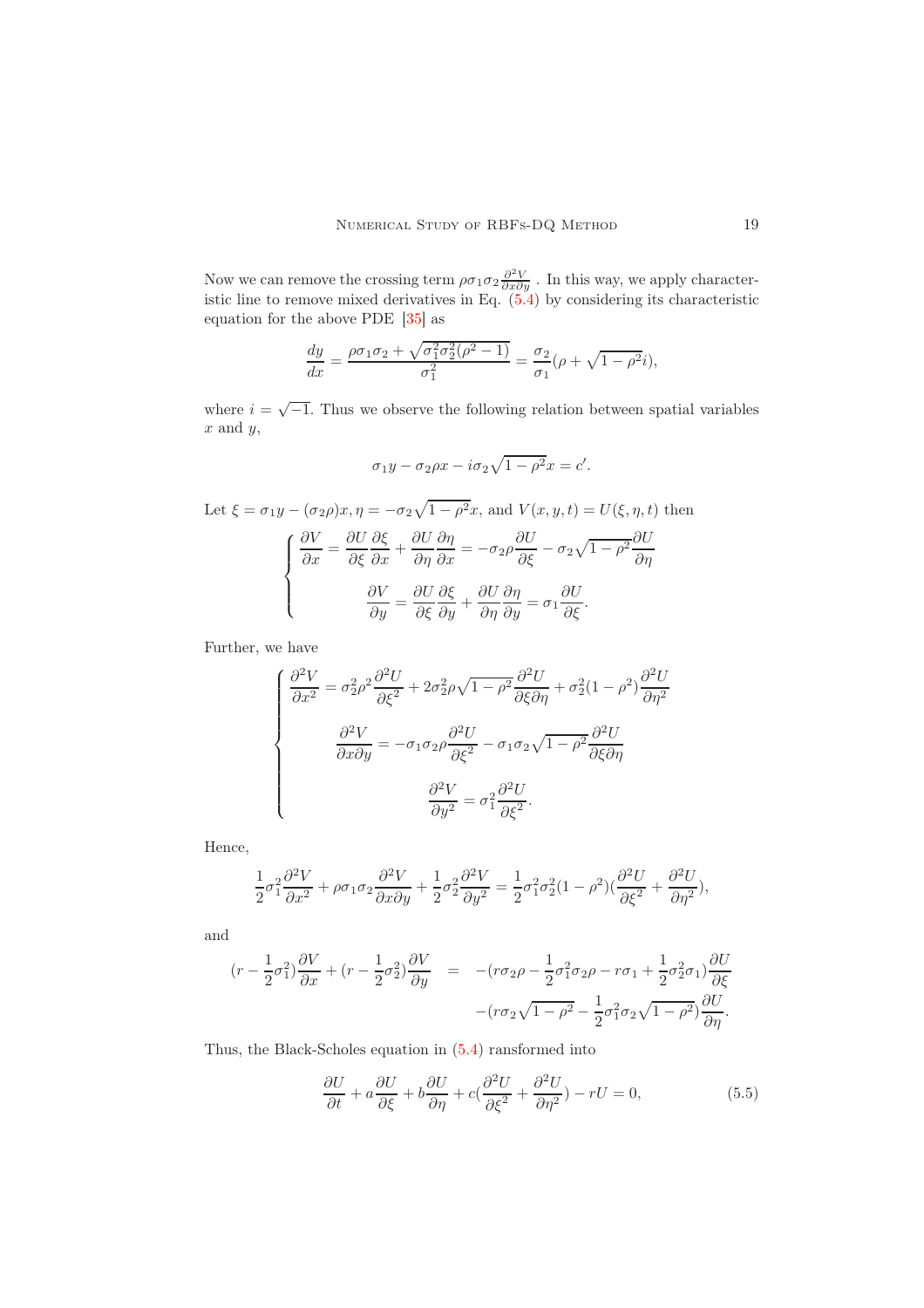where

$$
a = -(r\sigma_2 \rho - \frac{1}{2}\sigma_1^2 \sigma_2 \rho - r\sigma_1 + \frac{1}{2}\sigma_2^2 \sigma_1),
$$
  

$$
b = -(r\sigma_2 \sqrt{1-\rho^2} - \frac{1}{2}\sigma_1^2 \sigma_2 \sqrt{1-\rho^2}),
$$
  

$$
c = \frac{1}{2}\sigma_1^2 \sigma_2^2 (1-\rho^2).
$$

where the mixed derivative term vanishes. Eq. [\(5.5\)](#page-10-0) can be rewritten in a discrete form as follows:

$$
(1 + r(1 - \theta) \triangle t) \tilde{U}_k^n + (1 - \theta) \triangle t
$$
  
\n
$$
\{-a \sum_{i=1}^N w_{ki}^{(1)} \tilde{U}_i^n - b \sum_{i=1}^N w_{ki}^{(1)} \tilde{U}_i^n - c \sum_{i=1}^N w_{ik}^{(2)} \tilde{U}_i^n + \sum_{i=1}^N w_{ki}^{(2)} \tilde{U}_i^n\}
$$
  
\n
$$
(1 - r\theta \triangle t) \tilde{U}_k^{n-1} - \theta \triangle t
$$
  
\n
$$
\{-a \sum_{i=1}^N w_{ki}^{(1)} \tilde{U}_i^{n-1} - b \sum_{i=1}^N w_{ki}^{(1)} \tilde{U}_i^{n-1} - c \sum_{i=1}^N w_{ik}^{(2)} \tilde{U}_i^{n-1} + \sum_{i=1}^N w_{ki}^{(2)} \tilde{U}_i^{n-1}\}
$$

where  $i = 1, 2, ..., N$ . For illustration of the accuracy of the proposed method, let  $s_1 \in [e^{-3.5}, e^4]$ ,  $s_2 \in [e^{-3.5}, e^4]$ , and  $\theta = 0.5$ . To study the behavior of the method, different structured and random mesh sizes are used for the point distribution in  $ξ$  and η direction with shape parameter  $c^2 = 1.25(D/\sqrt{N})$  as selected by Franke  $(1982)$ , where D is the diameter of the minimal circle enclosing all supporting points. Fig. [\(2\)](#page-12-0) and Fig. [\(3\)](#page-12-1), show that our scheme can provide reasonable approximations for Stulz method [\[36\]](#page-14-16) which provides a closed form solution. The root-mean-square-error (RMSE) defined by the

$$
RMSE = \frac{1}{N} \sqrt{\sum_{i=1}^{N} (U_{Stz.}^{i} - \tilde{U}_{num.}^{i})^{2}},
$$

where  $U_{Stz}$  is the solution by Stulz Method,  $\tilde{U}_{num}$  is solution by numerical approximations. As  $\rho(E)$ , the spectral radius of matrix E, is equivalent or less than unity in each simulation, it guarantees the stability of the method.

#### 6. Conclusion

<span id="page-11-0"></span>In this paper, A mesh-free RBFs-DQ method is presented and used for numerical solution of multi-dimensional Black-Scholes equation. In our approach, any spatial derivative is approximated by a linear weighted sum of all the function values in the whole physical domain. The weighting coefficients in the method are determined by RBF approximation and linear vector space analysis. The proposed method is similar to finite difference schemes in the sense of derivative approximation. Numerical results showed that our RBFs-DQ scheme is an efficient approach for solution of multi-asset option pricing.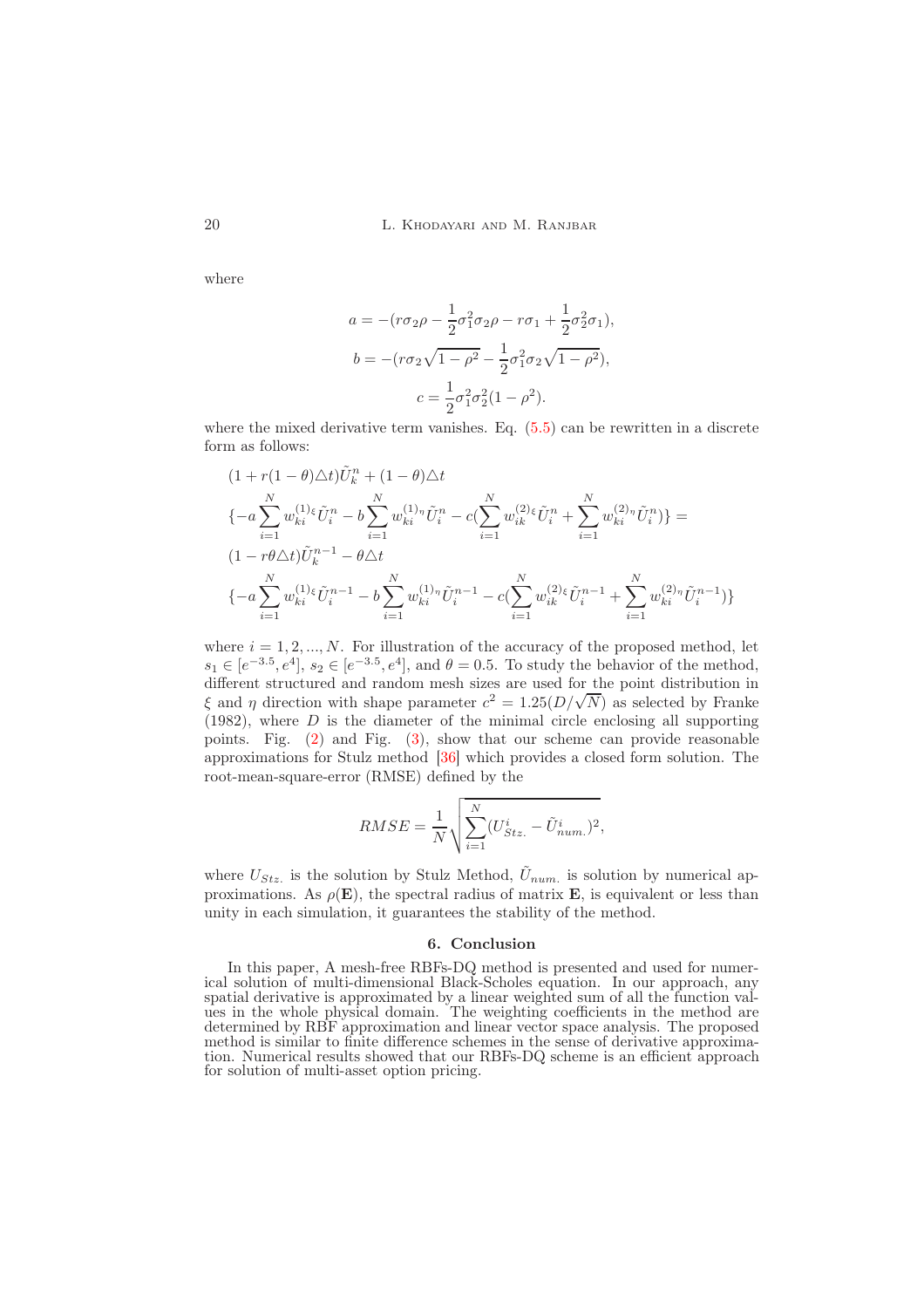

<span id="page-12-0"></span>Figure 2: Comparison of two-asset option pricing results by RBFs-DQ method and Stulz method with different structured mesh sizes and parameters  $E = 10, r =$  $0.05, \sigma_1 = 0.22, \sigma_2 = 0.14, \rho = 0.5, T = 0.5$  (year) and 100 time steps



<span id="page-12-1"></span>Figure 3: Comparison of two-asset option pricing results by RBFs-DQ method and Stulz method with different random mesh sizes and parameters  $E = 12, r =$  $0.05, \sigma_1 = 0.15, \sigma_2 = 0.15, \rho = -0.01,$   $T = 0.25$  (year) and 100 time steps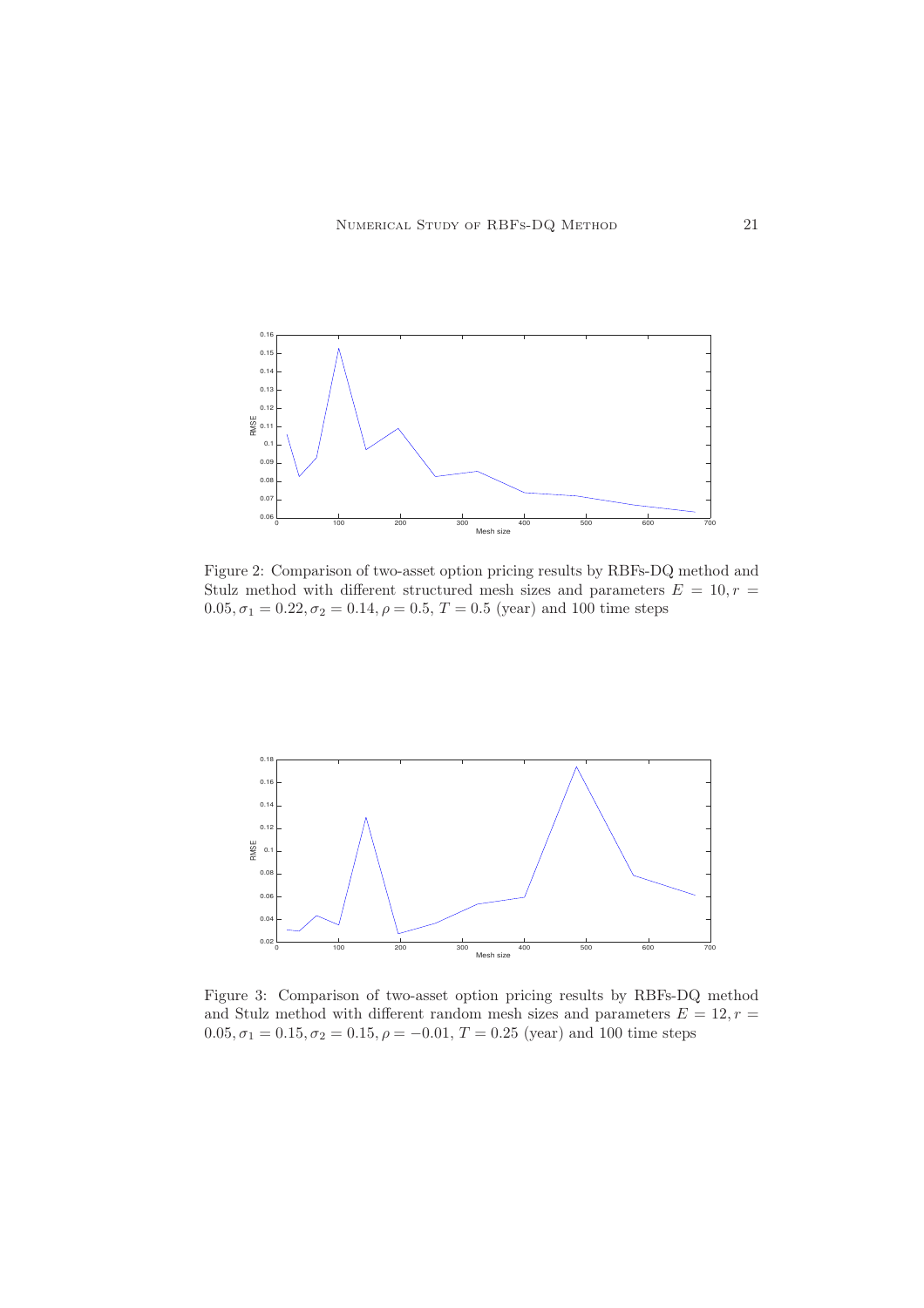ACKNOWLEDGMENTS: Research of the authors was supported by Azarbaijan Shahid Madani University. The authors are grateful to anonymous referees for careful checking of the details and for helpful comments that improved this paper.

#### <span id="page-13-0"></span>References

- <span id="page-13-1"></span>1. F. Black, M. Scholes, The pricing of options and corporate liabilities. J. of political economy, 637-654, (1973).
- <span id="page-13-2"></span>2. R. C. Merton, Theory of rational option pricing. The Bell J. economics and management science, 141-183, (1973).
- <span id="page-13-3"></span>3. M. Broadie , J. B. Detemple, Anniversary article: Option pricing: Valuation models and applications. Management Science 50(9), 1145-1177, (2004).
- <span id="page-13-4"></span>4. J. Jo , Y. Kim, Comparison of numerical schems on multi-dimensional black-scholes equation. Bulletin of the Korean mathematical society 50(6), 2035-2051, (2013).
- <span id="page-13-6"></span><span id="page-13-5"></span>5. P. Glasserman, Monte Carlo methods in financial engineering. Springer vol 53, (2004).
- 6. A. Ibanez , F. Zapatero, Monte carlo valuation of american options through computation of the optimal exercise frontier. J. Financial and Quantitative Analysis  $39(02)$ ,  $253-275$ ,  $(2004)$ .
- <span id="page-13-7"></span>7. S. Choi , M. D. Marcozzi, A numerical approach to american currency option valuation. J. Derivatives 9(2), 19-29, (2001).
- <span id="page-13-8"></span>8. S. Choi , M. Marcozzi, The valuation of foreign currency options under stochastic interest rates. Computers and Mathematics with Applications 46(5), 741-749, (2003).
- <span id="page-13-9"></span>9. N. Clarke , K. Parrott, Multigrid for american option pricing with stochastic volatility. Applied Mathematical Finance 6(3), 177-195, (1999).
- <span id="page-13-10"></span>10. P. Forsyth , K. Vetzal , R. Zvan, A finite element approach to the pricing of discrete lookbacks with stochastic volatility. Applied Mathematical Finance 6(2), 87-106, (1999).
- <span id="page-13-11"></span>11. P. Wilmott , J. Dewynne , S. Howison, Option pricing: mathematical models and computation. Oxford financial press, (1993)
- <span id="page-13-12"></span>12. Y. I. Zhu , Y. Sun, The singularity-separating method for two-factor convertible bonds. J. Computational Finance 3(1), 91-110, (1999).
- <span id="page-13-13"></span>13. B. F. Nielsen , O. Skavhaug , A. Tveito, Penalty methods for the numerical solution of american multi-asset option problems. J. Computational and Applied Mathematics 222(1), 3-16, (2008).
- <span id="page-13-14"></span>14. P. P. Boyle , J. Evnine , S. Gibbs, Numerical evaluation of multivariate contingent claims. Review of Financial Studies 2(2), 241-250, (1989).
- <span id="page-13-15"></span>15. D. A Voss , A. Q. M. Khaliq , S. Kazmi , H. He, A fourth order l-stable method for the blackscholes model with barrier options. In Computational Science and Its ApplicationsICCSA 2003, Springer, 199-207, (2003).
- <span id="page-13-16"></span>16. A. Khaliq , D. Voss , S. Kazmi, A linearly implicit predictor-corrector scheme for pricing american options using a penalty method approach. J. Banking and Finance 30(2), 489-502, (2006).
- <span id="page-13-17"></span>17. G. E. Fasshauer , A. Q. M. Khaliq , D. A. Voss, Using meshfree approximation for multiasset american options. J. the Chinese Institute of Engineers 27(4), 563-571, (2004).
- <span id="page-13-18"></span>18. J. Martin-Vaquero , A. Khaliq , B. Kleefeld, Stabilized explicit runge-kutta methods for multiasset american options. Computers and Mathematics with Applications 67(6), 1293-1308, (2014).
- <span id="page-13-19"></span>19. C. Shu , H. Ding , K. Yeo, Solution of partial differential equations by a global radial basis function-based differential quadrature method. Engineering analysis with boundary elements  $28(10)$ , 1217-1226, (2004).